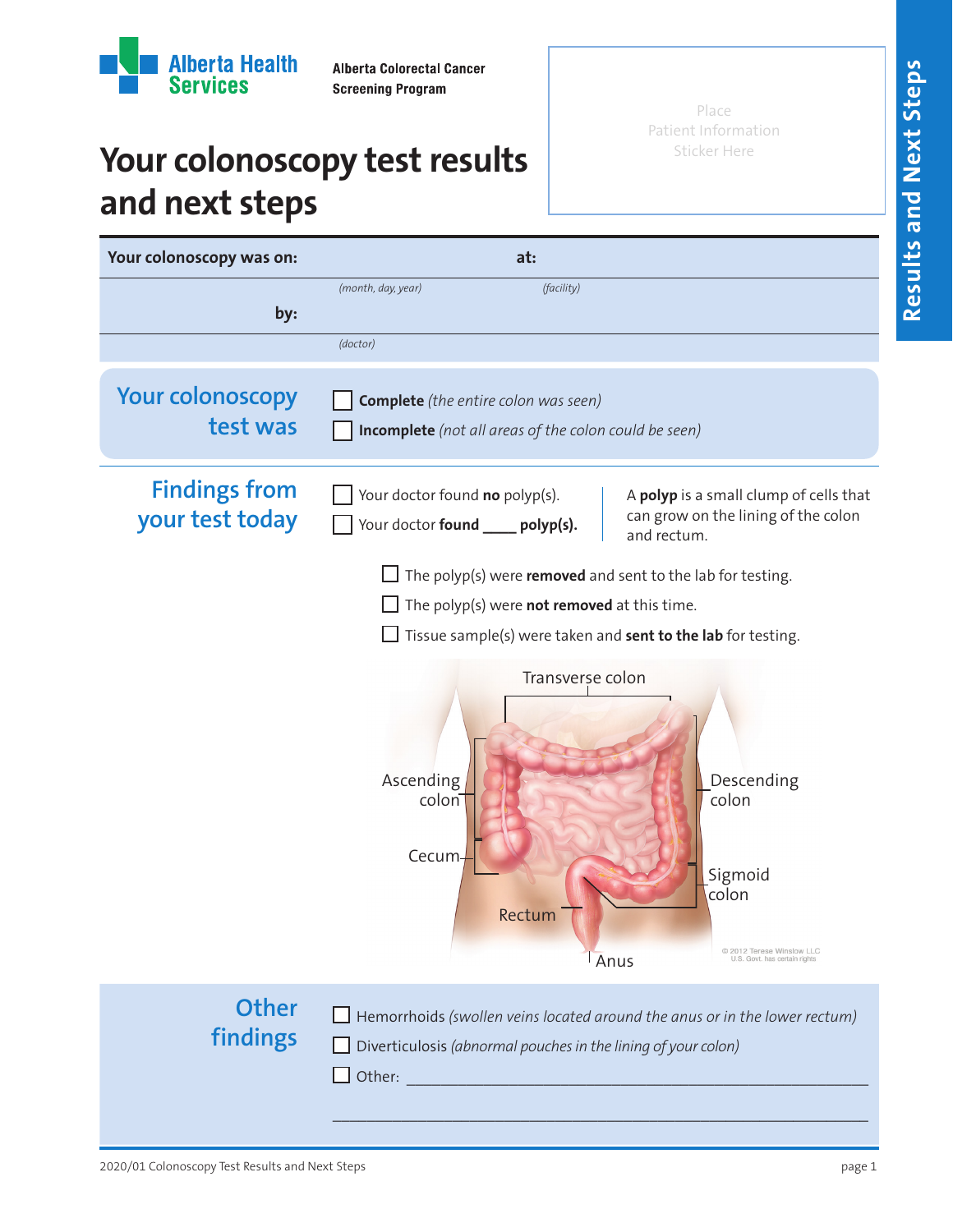

## **Recommendation for your next test**

| $\Box$ A repeat colonoscopy is <b>not</b> recommended for you. $\rightarrow$ Please go to page 3 and continue reading. |  |
|------------------------------------------------------------------------------------------------------------------------|--|
|                                                                                                                        |  |

| When to have<br>your next<br>colonoscopy | Within 6 months<br>Within 1 year                                                                                                                                                                                                                                                                                                                                                                                                                                |
|------------------------------------------|-----------------------------------------------------------------------------------------------------------------------------------------------------------------------------------------------------------------------------------------------------------------------------------------------------------------------------------------------------------------------------------------------------------------------------------------------------------------|
|                                          | Colonoscopies recommended within 6 months or within 1 year will be<br>arranged by:                                                                                                                                                                                                                                                                                                                                                                              |
|                                          | <b>OR</b>                                                                                                                                                                                                                                                                                                                                                                                                                                                       |
|                                          | In 5 to 10 years<br>In 3 years<br>Other:<br>In 10 years<br>In 5 years                                                                                                                                                                                                                                                                                                                                                                                           |
|                                          | If your next colonoscopy is recommended more than 1 year from now<br>you will need to get a new colonoscopy referral from your family doctor.                                                                                                                                                                                                                                                                                                                   |
|                                          | <b>OR</b>                                                                                                                                                                                                                                                                                                                                                                                                                                                       |
|                                          | The final recommendation for your next test hasn't been decided yet.<br>Polyp or tissue samples have been sent to the lab. Your family doctor will get<br>the final recommendation in 6 to 8 weeks.<br>Please make an appointment with your family doctor to review the final<br>recommendations at this time.<br>If your next colonoscopy is recommended more than 1 year from now<br>you will need to get a new colonoscopy referral from your family doctor. |

**A FIT home stool test is not recommended for you** between now and your next colonoscopy.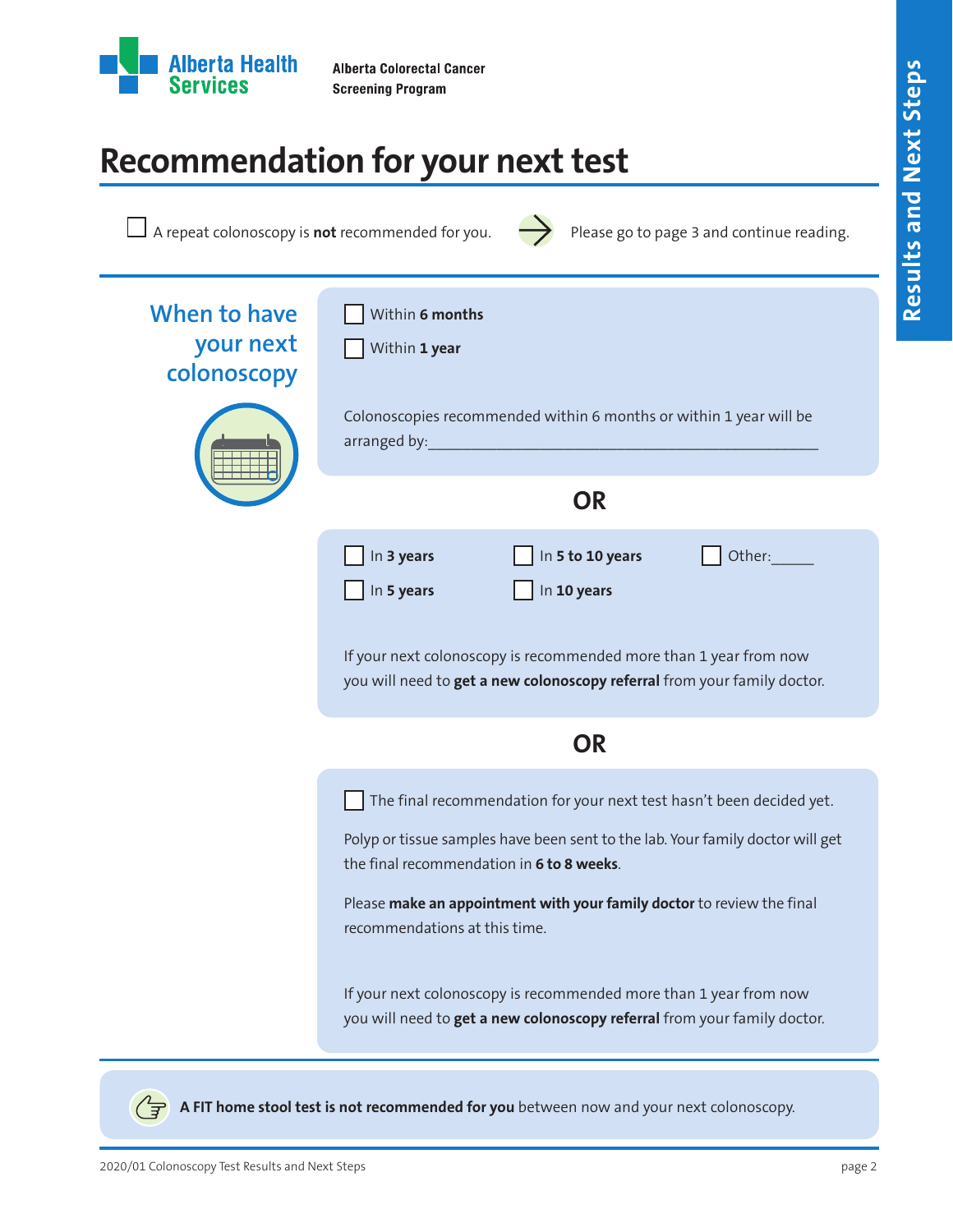

**Alberta Colorectal Cancer Screening Program** 

## **Other screening test recommendations**

A repeat **colonoscopy is not recommended** for you at this time. See below for what screening test is recommended for you.

| FIT test in 5 years |  |
|---------------------|--|
|---------------------|--|

FIT test in **10 years**

FIT is a home stool (poop) test. It's used to screen for colorectal cancer in people at average risk. Please make an appointment with your family doctor when it's time to do your FIT.

For more information about FIT please ask your family doctor or visit **screeningforlife.ca**

You may not need another colorectal cancer screening test. Please make an appointment with your family doctor to discuss if another test is needed.

**CT Colonography** (virtual colonoscopy). The facility will make arrangements for this test.

## **Your family health history**



Family history is one of the risk factors for colorectal cancer. If there are health changes such as polyps or colorectal cancer in a first degree relative (like a parent, sibling or child) please let your family doctor know. It may change when your next test is booked.

If you are diagnosed with a precancerous polyp (a kind of polyp that can turn into cancer if it's not removed) or colorectal cancer please share this information with your first degree relatives. Ask them to speak to their own family doctor about the need to screen for colorectal cancer.

Visit **screeningforlife.ca** for more information.

**Please do not ignore new bowel symptoms** Although the colonoscopy is very accurate, it is possible for polyps and even cancer to be missed. This is why it is important to never ignore new bowel symptoms like:

- Rectal bleeding
- A change in your bowel habits (narrow or ribbon like stools, diarrhea or constipation)
- Pain in your abdomen (belly)
- Losing weight and you don't know why

See your family doctor if you develop these or any other symptoms you're worried about.